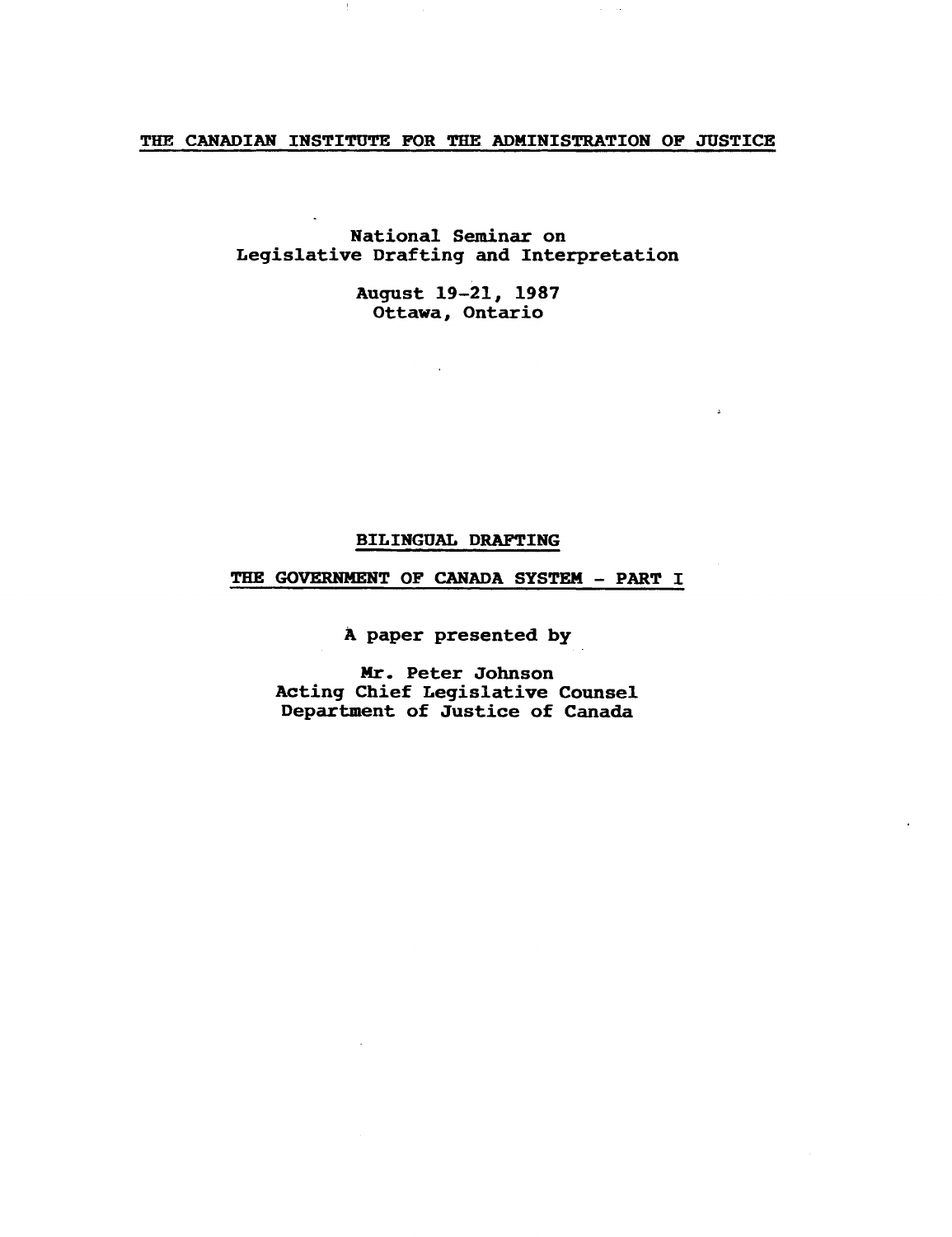#### BILINGUAL DRAFTING

#### THE GOVERNMENT OF CANADA SYSTEM - PART I

For many years now in Canada, legislation has been drafted in the federal and provinci'al jurisdictions by legal counsel who are specialized in such work. In the federal jurisdiction there are legislative counsel employed directly as counsel to the Senate and House of Commons and who, among their other duties, draft legislation for introduction by private members. But with one exception, all legislation for introduction by the Government of Canada *is* prepared by the Legislation Section of the Department of Justice<br>-- the exception being bills that appropriate moneys. Although it is a part of the Department of Justice, the Legislation Section receives its instructions to draft bills and its drafting' priorities directly from the Cabinet, not from the Minister of Justice. The official channel of communications to the Section is through the Secretariat of the Cabinet Committee on Legislation and House Planning, Privy Council Office. The Chairman of the Committee is the President of the Privy Council and the Leader of the Government in the House.

# Organization of the Legislation Section

In order to understand how the drafting work is carried out by the Legislation Section, it is useful to know a little bit about how it is organized.

The Section consists of a Chief Legislative Counsel and an equal number of francophone and anglophone drafters. At present, in addition to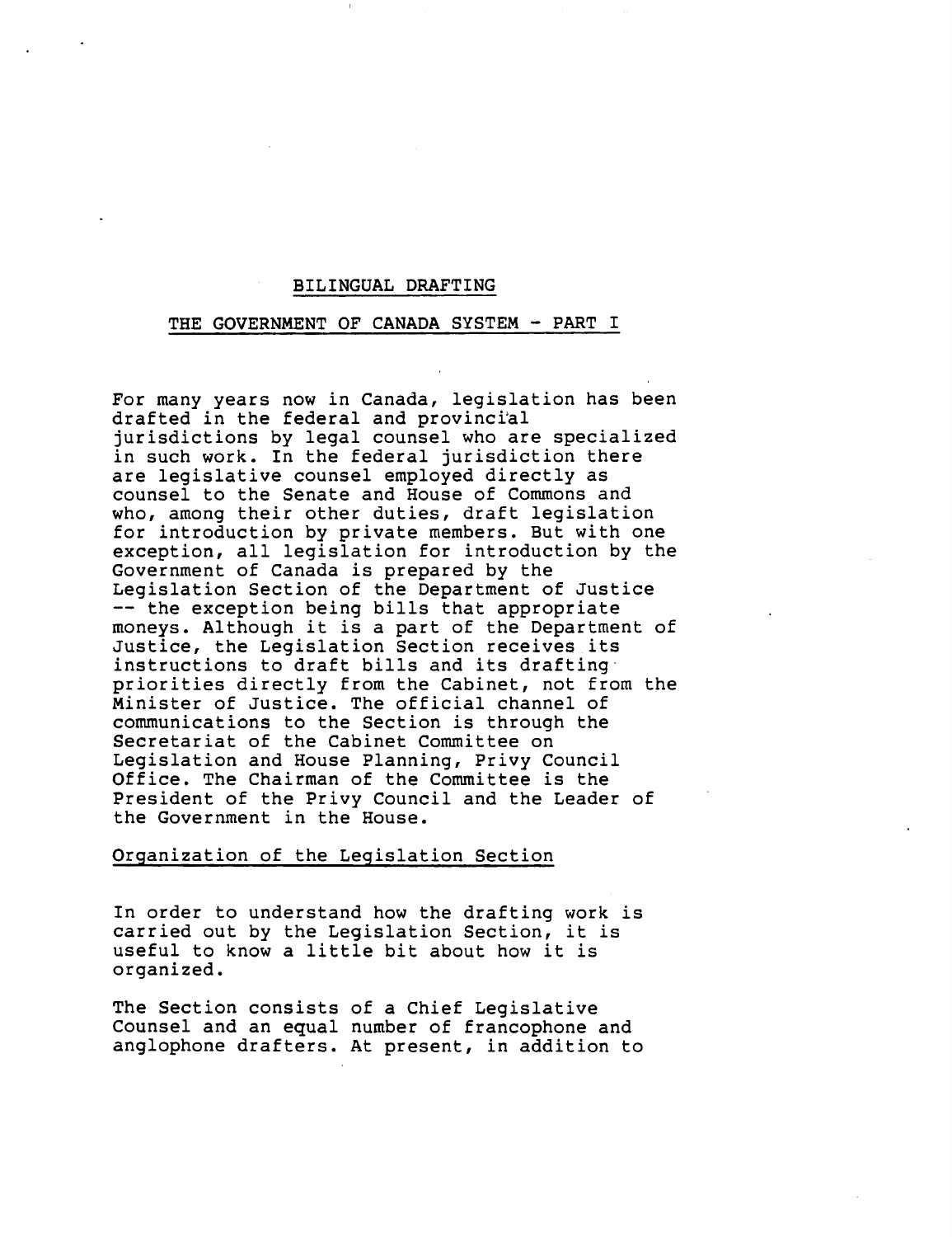the Chief Legislative Counsel, there are nine francophone drafters and nine anglophone drafters, a French language specialist and secretarial support staff. Associated with the Legislation Section and the Privy Council Section (which is responsible for regulation examination under the Statutory Instruments Act) is a staff of legislative editors -- again francophone and anglophone, which does editorial work on all bills, regulations and proclamations and also looks after the publication of statutes and material for Part III of the Canada Gazette.

Generally speaking, the drafters in the Legislation Section do not specialize in any particular type of legislative subject-matter as is felt that experience in a broad range of legislative subject-matter is preferable for the drafters as a matter of their interest and the development of their overall knowledge of the statutes. One exception is the drafting of tax legislation. As part of the Legislation Section, but not situated physically with it, four drafters (two anglophones and two francophones) look after the drafting of all amendments to the Income Tax Act and the regulations thereunder. These lawyers carry out their work as part of the Tax Counsel Unit of the Department of Finance but unlike the Legislation Section, their drafting is not done on the basis of Cabinet directives but rather relates to budget proposals and tax initiatives of the Minister of Finance and the government.

In recent years, the main source of drafters to the Legislation Section has been the Legislative Drafting Program operated under the law school of the University of Ottawa. The English program was started in the early 1970's by the late Elmer Driedger who achieved an international reputation in legislative drafting and interpretation. The French counterpart was started at the University more recently by the late Mr. Justice Pigeon. The

 $2 -$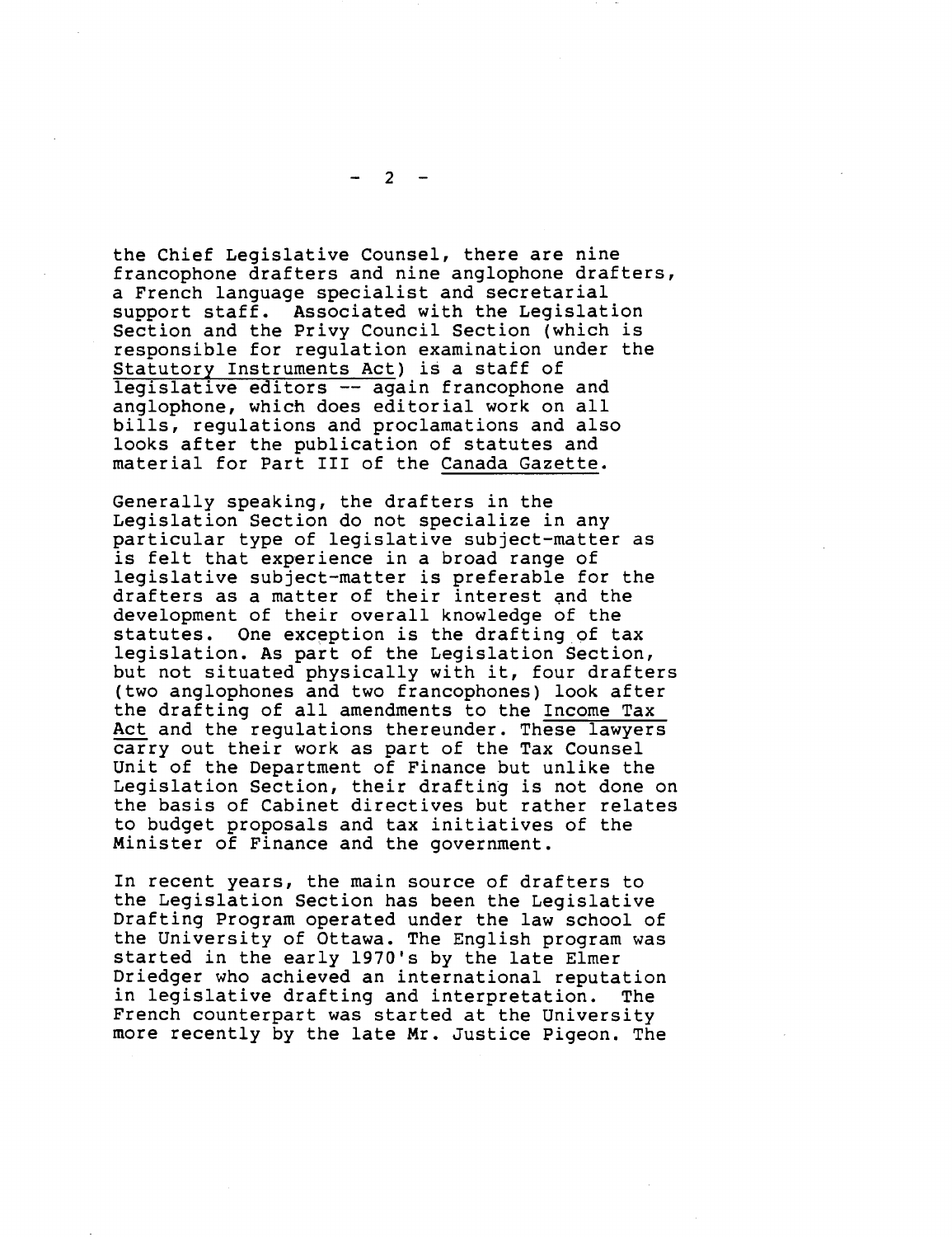Department of Justice supports the drafting program financially with fellowships to students and grants to the law schools and it has proven to be an excellent source of training not only for drafters coming to work for the federal government but also for many of the provinces and for some countries overseas.

### Bilingual Drafting Procedure

As previously mentioned, drafting by the Legislation Section is initiated by Cabinet<br>decision. In 1981 the Cabinet directed tha decision. In 1981 the Cabinet directed that no<br>bills, other than those arising out of the budget, those arising out of emergency situations or those dealing with the organization of the government are to be drafted by the Legislation Section unless the sponsoring Minister has submitted a memorandum to Cabinet seeking authority for the Section to proceed with the drafting. A record of each Cabinet decision that recommends legislative action is sent to the Chief Legislative Counsel. Actually the Chief Legislative Counsel gets a copy of every submission to Cabinet requesting legislative action so there is usually forewarning that drafting will be required. Occasionally drafters will be assigned before the Cabinet decision is received where it is evident that the legislation will be urgently required or the matter is complex and the drafters may need advance consultations in order to become familiar with the subject-matter.

Each submission to Cabinet requesting legislation and each Cabinet decision resulting therefrom is in a bilingual format and describes in narrative form, usually without detail, the nature of the legislation required and the departments or agencies to be consulted in the preparation of the legislation. The submissions do not contain drafts

 $3 -$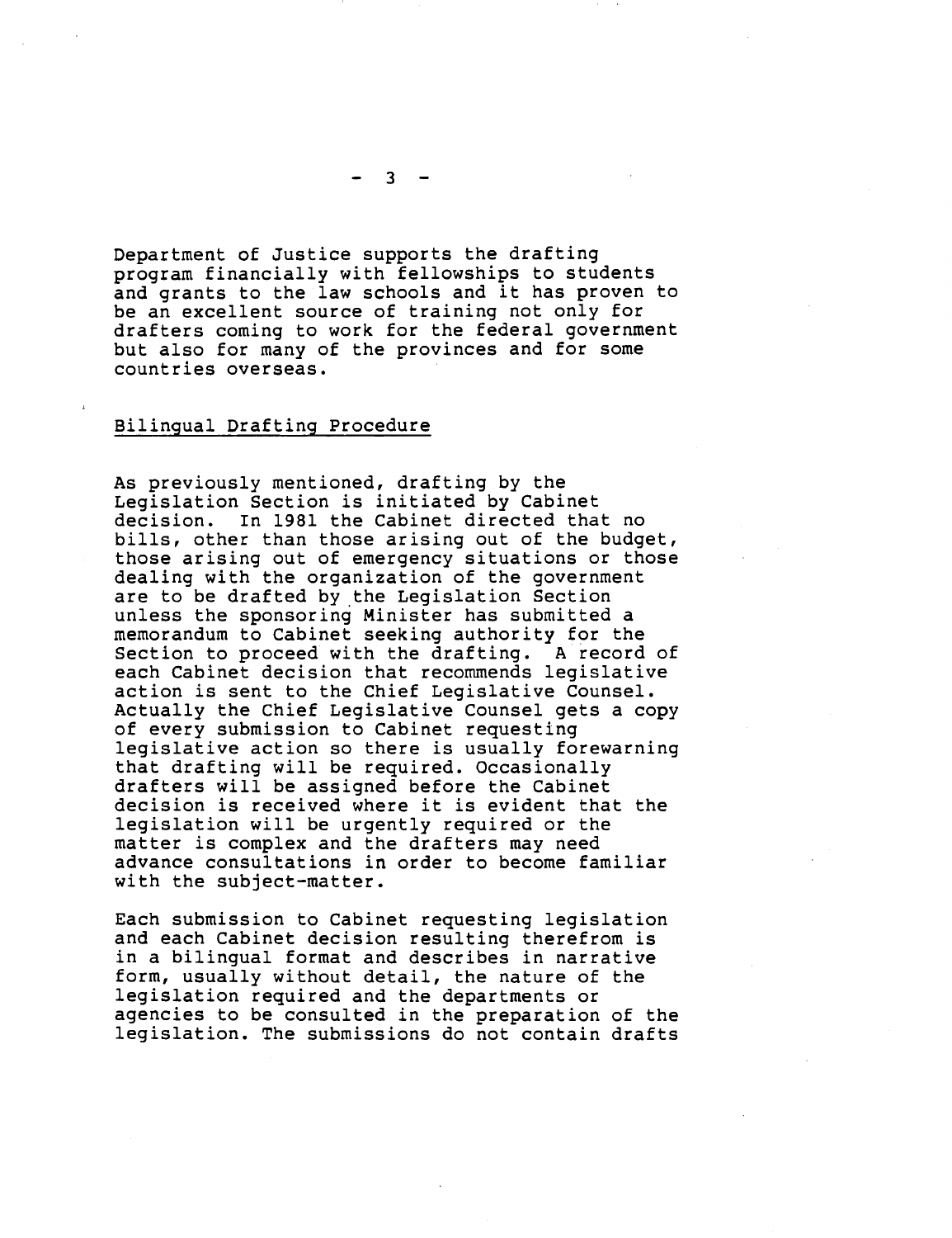of the legislation required. When the decision is received in the Legislation Section, the Chief Legislative Counsel decides, on the basis of the complexity of the subject-matter, existing workloads, the urgency of the required legislation and other similar factors, who will be assigned to draft the bill. Generally, only two drafters, one anglophone and one francophone are assigned. On very large legislative projects there will sometimes be more than two drafters assigned in which case one of them will be designated to coordinate the project as a whole. If the Chief Legislative Counsel is an anglophone, he will, in deciding who the francophone drafter will be, consult with the senior francophone drafter in the

Section. If, on the other hand, the Chief Legislative Counsel is a francophone, he will consult on the matter of who the anglophone<br>drafter will be, with the senior anglophone drafter in the Section. This procedure has been developed recognizing that a senior anglophone and a senior francophone must take the ultimate responsibility for the quality of the two versions of the legislation that will be produced. The Legislation Section is a unique branch of the Department of Justice in that the legal product is always bilingual. The quality of each version is of equal importance in every bill.

One of the two drafters assigned will be designated as the primary or first drafter on the bill. The decision in this regard is usually made on the basis of the experience of the two drafters and also sometimes on the basis of the language in which instructions can be given to the drafters. The Cabinet documents are then sent to the drafters usually with the name of the instructing department's contact person.

The instructions in the Cabinet decision requesting legislative drafting are seldom adequate for the drafting of a bill and verbal

 $4 -$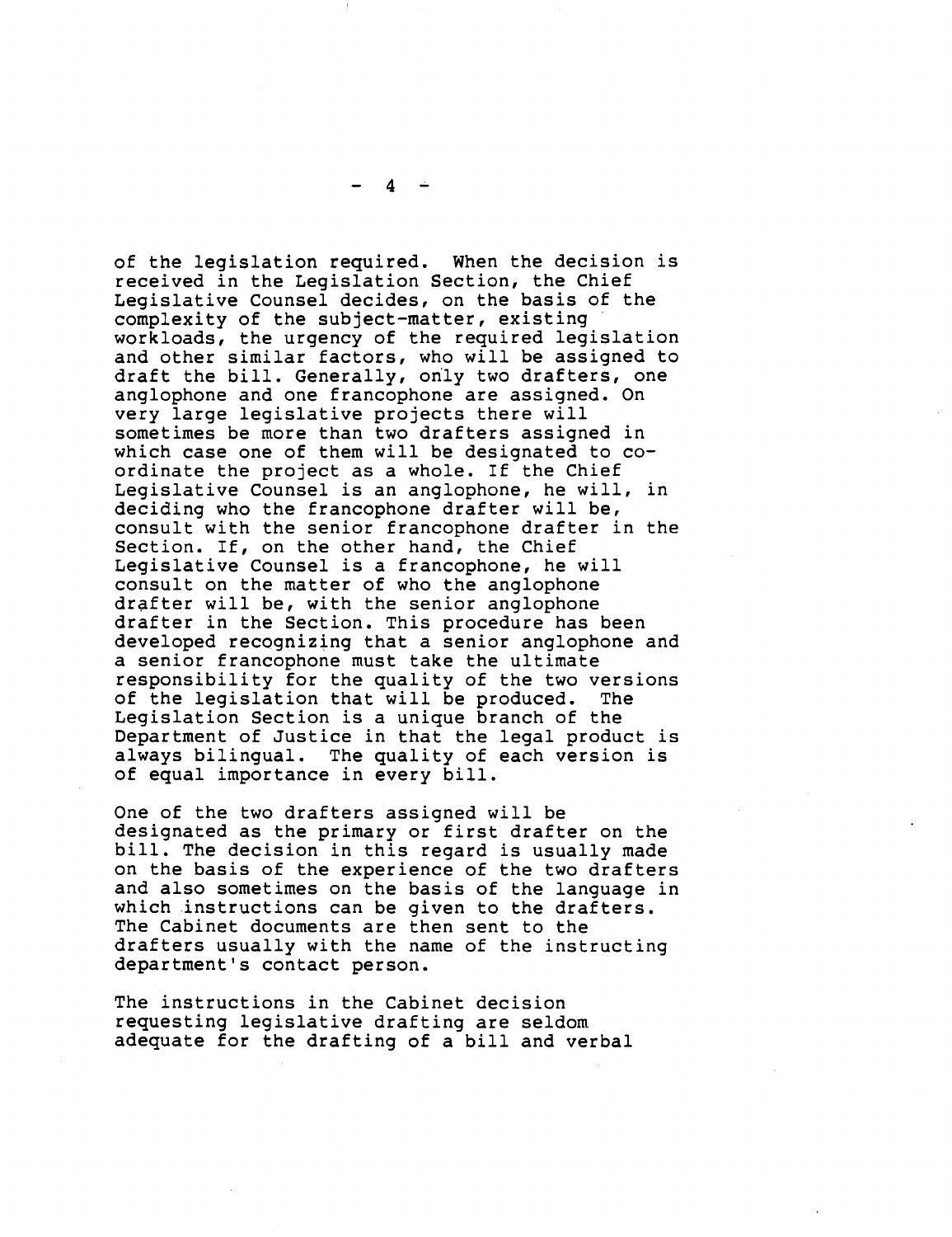instructions are almost always required to be given to the drafters in order that the bill can be properly put together. The instructing officials are the contact people from the department or agency whose Minister will sponsor the bill and usually at least one of them is a lawyer.

The first drafter assumes the lead role in the drafting of the bill. In consultation with the second drafter, the first drafter organizes the meetings with the instructing officers and sets the legislative scheme or outline of the bill that will be followed by both drafters in the drafting exercise. Wherever possible, the second drafter takes part in the meetings held with the instructing officials.

When the drafters meet with the instructing officials they raise various questions which provide the drafters with the necessary detail to enable them to draft the Bill. The drafters make notes for future reference and except in the cases of extremely short bills, they do not attempt any drafting in the presence of the instructors. As all the drafters are bilingual, the meetings take place in one or other of the officials languages and often in both. The object of the meetings is to enable the drafters to fully understand the policy of the legislation being proposed. In the case of meetings held to discuss prepared drafts, the object is to enable the instructing officials to bring their concerns and observations about the draft to the attention of the drafters. Obviously there is a distinct advantage of having two drafters involved at the meetings. What one drafter may not see as a problem, the other may see and the result of course will be a better bill.

In the case of the drafting of a completely new and lengthy Act, after the draft has been prepared

5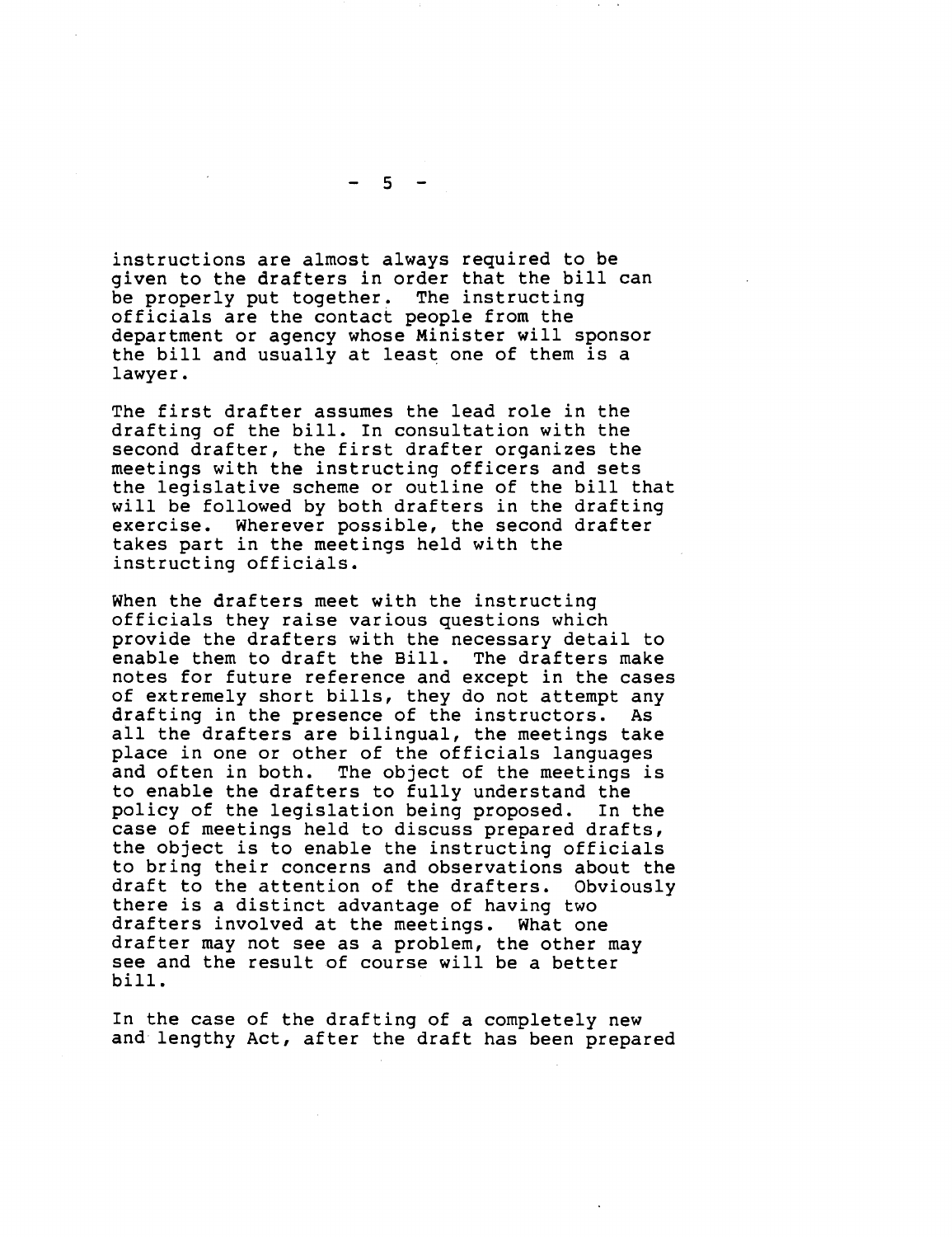by the first drafter, the second drafter prepares the other language version using the Cabinet documents, the information given by the instructing officials and the first drafter's structure of the bill as the guidelines for his version. In preparing his version, the second drafter reads the first drafter's version for legal intent and then produces his draft in the other language. If the second drafter finds the concept expressed in the first drafter's work ambiguous, difficult to understand or difficult to express in the second drafter's version, he will suggest changes in wording or structuring in order to alleviate the problem.

In the case of shorter bills or bills that contain only amendments to existing Acts, often both the French and English versions will be prepared simultaneously after the drafters have received their instructions. The second drafter knows what changes must be made to the Act in his version and can proceed immediately without waiting for the first drafter's version.

The intent *is* that each language version will say the same thing in law as the other version. Neither version *is* a word-for-word following of the other version and in no way is either version regarded as a ''translation'' of the other<br>version. The French and English texts hav The French and English texts have parallel headings, sections and subsections but not always paragraphing. Parallel paragraphing is however required in both versions of certain penal<br>provisions and in provisions such as taxing, provisions where precision of reference in charges for non-compliance makes it necessary that the paragraphing be the same. One version may also have fewer definitions than the other because of different formulations used in the different<br>versions. Usually, several meetings are hele Usually, several meetings are held between the drafters and the instructing officials before the bill *is* completed and usually a copy of

 $-6-$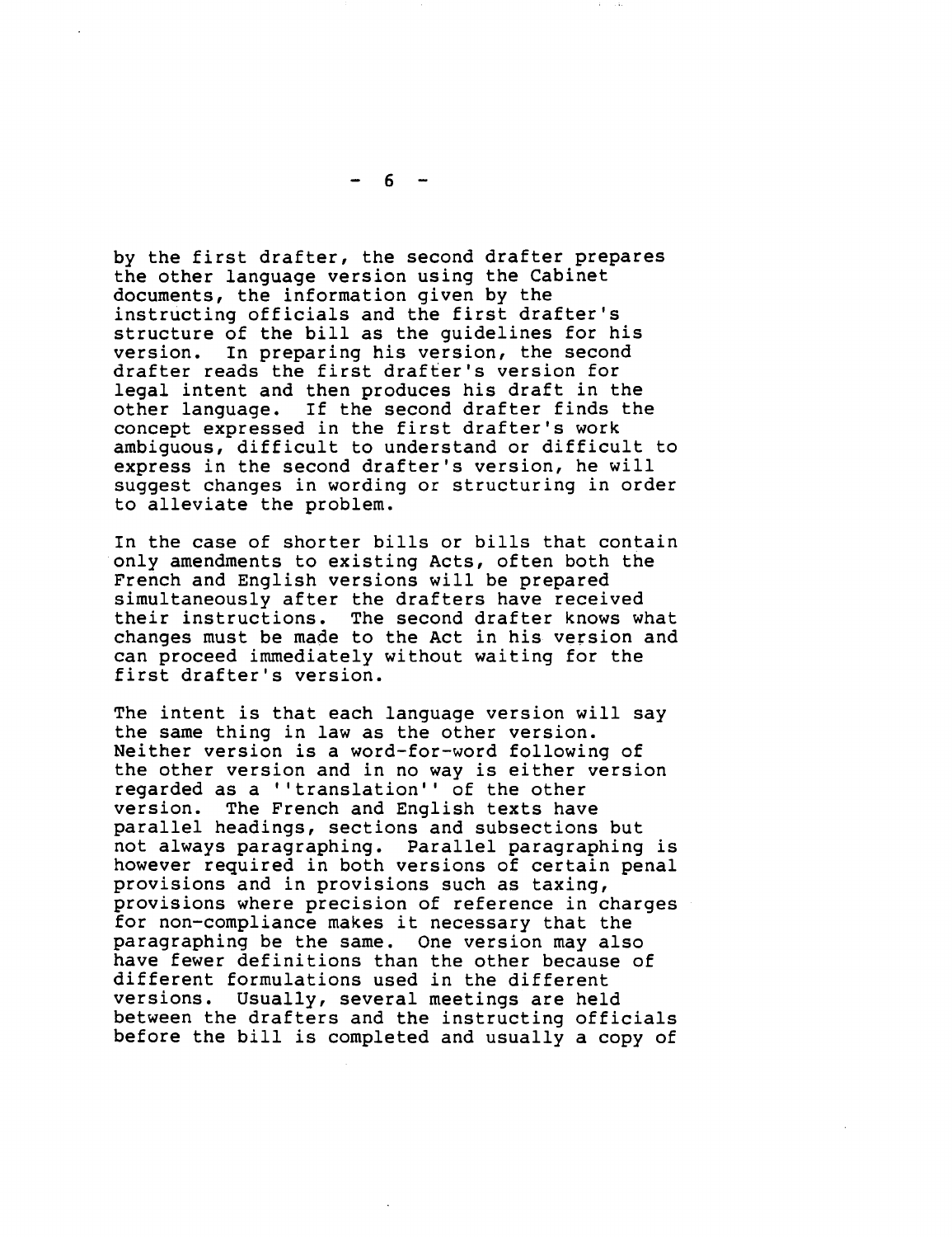each draft prepared by the drafters is sent to the instructing officials. At times, when it is<br>apparent that the policy is unclear or many problems are still unresolved in the way the bill is to be structured, only the first drafter's version will be sent to the instructing officials and the second drafter will await the outcome before preparing his version. It must be remembered that the second drafter of one bill is usually also the first drafter on another and his time would be wasted if he immediately prepared his version of a bill as second drafter in such a case.

The drafts prepared by each drafter are in a unilingual format and the information is stored on computers. When the drafters and the instructing officials are satisfied that the drafts are in final form, the Queen's Printer is advised and the stored data is then used to print the bill in the side-by-side format. This is usually the first time that the French and English versions are put together on one document although at times the instructing officials, because of consultations with other government bodies or outsiders, ask that drafts be prepared in the side-by-side format. The policy of the Section is that, if possible, the English draft and the French draft are sent together to the instructing officials for comment although because of time constraints and work-loads this is not always possible.

The first drafter is also responsible for reading the second drafter's work to ensure that the substance is the same in law in both versions. The editors, who are responsible for reading the bills and making comments or suggestions to the drafters concerning style, punctuation, consistency of language, numbering, referencing and clarity of expression, also bring to the attention of the drafters any discrepancies they see between the two versions. The instructing

7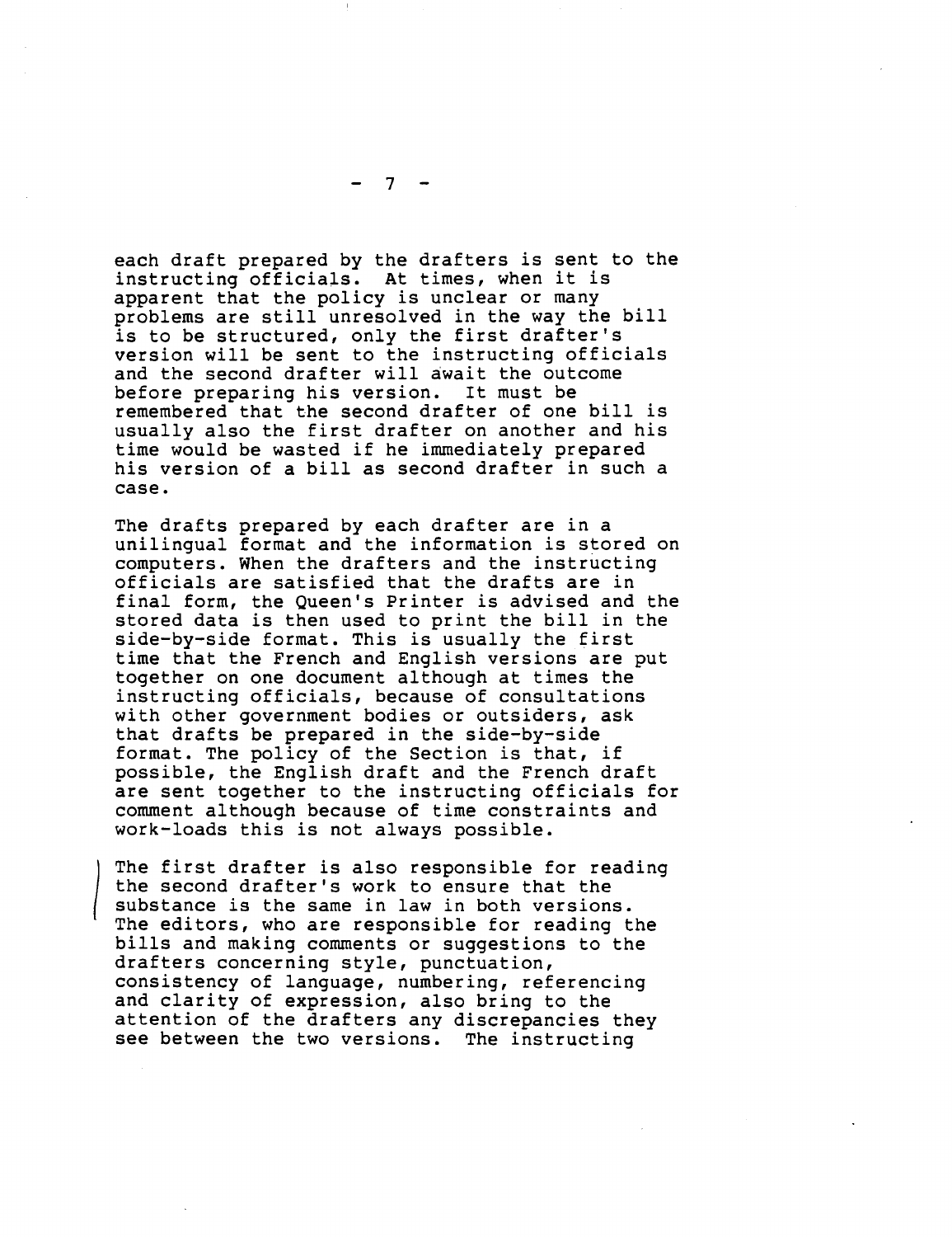8

officials are also expected to examine both yersions to ensure that they are satisfied that they convey the same meaning in law.

Before a bill is introduced in Parliament, it must be approved by the Cabinet Committee on Legislation and House Planning. The Government House Leader is the Chairman of this Committee. The Minister who is sponsoring the bill attends the Committee and explains the bill to members of the Committee and answers any questions they may<br>have. The drafters are also in attendance to The drafters are also in attendance to answer questions concerning their versions of the bill and any changes required by the Committee are noted by the drafters for the final printing of the bill before it is tabled.

It is recognized that the system of bilingual drafting is not a perfect method of preparing legislation. In some bills, usually those drafted in haste, discrepancies between the English and French versions do occur from time to time. the other hand, the system recognizes the unique characteristics of the expression of the law in the two official languages. The Section no longer uses translators in the preparation of bills and the quality of the French version has improved<br>immenselv and is continuing to improve. The immensely and is continuing to improve. possibilities now exist for francophones to develop drafting expertise and to make a career in legislative drafting and a major contribution to the drafting process in their own language.

It is also felt that bilingual drafting, as opposed to translation, produces a better overall legal product because both versions are closely scrutinized during the drafting process rather than just the first version. Moreover, the second version *is* produced by a lawyer who, by reason of *his* participation from the start, has first hand knowledge of the policy and terminology involved